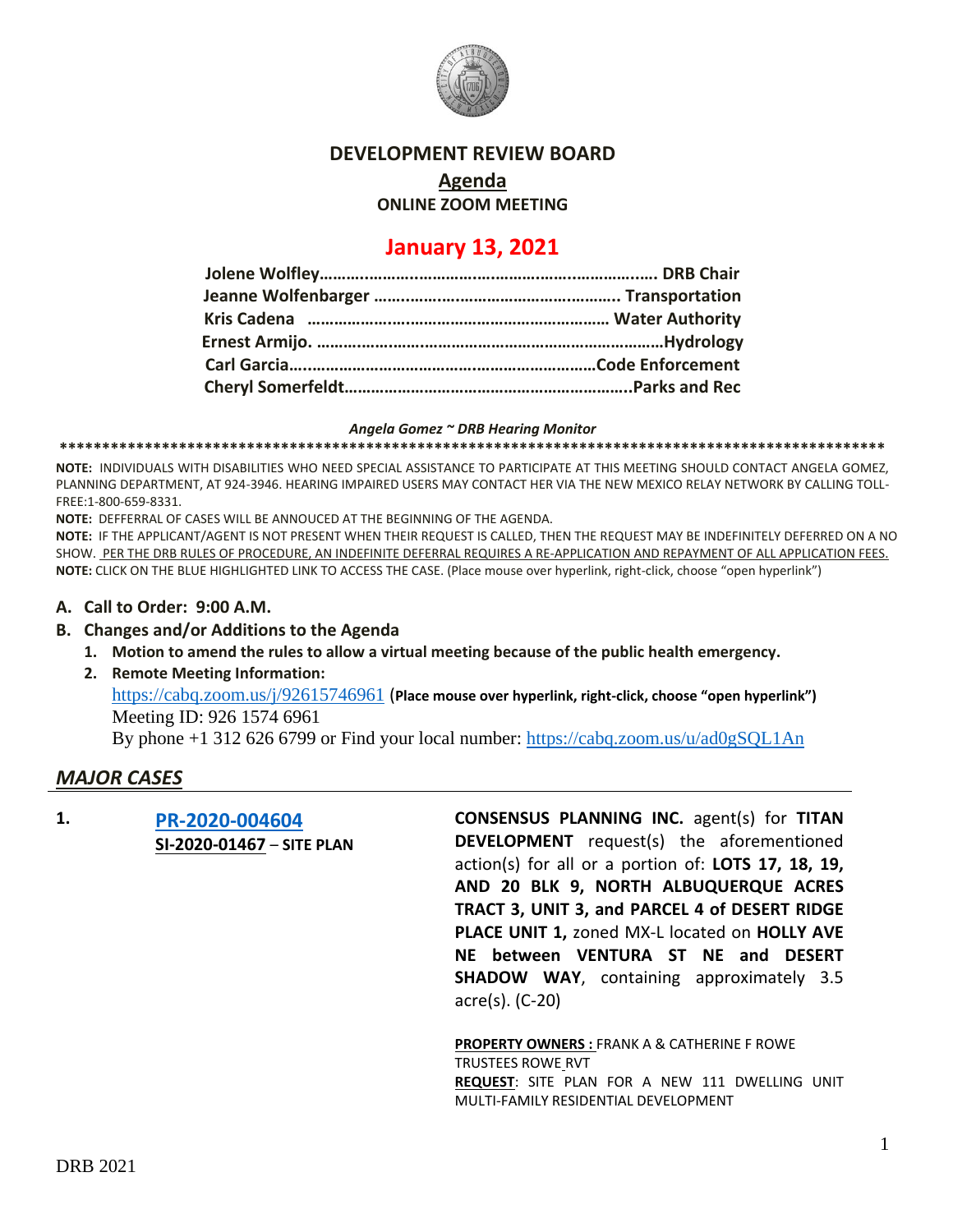| 2. | PR-2020-004820<br>(1003119)<br>SI-2020-001468 - SITE PLAN                                        | CONSENSUS PLANNING INC.<br>$agent(s)$ for<br><b>MOUNTAIN CLASSIC REAL ESTATE request(s) the</b><br>aforementioned action(s) for all or a portion of:<br>TRACT 4-B1, HOME DEVELOPMENT ADDITION<br>zoned MX-M located at 25 HOTEL CIRCLE NE<br>between LOMAS BLVD and INTERSTATE 40,<br>containing approximately 5.043 acre(s). (K-21)<br>PROPERTY OWNERS: AMERSTONE INVESTMENTS LLC<br>REQUEST: SITE PLAN FOR CONVERSION OF HOTEL TO MULTI-<br><b>FAMILY RESIDENTIAL USE</b>                                                                                                                                                                                                                                                                                                                                                                                                                                                  |
|----|--------------------------------------------------------------------------------------------------|------------------------------------------------------------------------------------------------------------------------------------------------------------------------------------------------------------------------------------------------------------------------------------------------------------------------------------------------------------------------------------------------------------------------------------------------------------------------------------------------------------------------------------------------------------------------------------------------------------------------------------------------------------------------------------------------------------------------------------------------------------------------------------------------------------------------------------------------------------------------------------------------------------------------------|
| 3. | PR-2018-001579<br>SI-2020-01477 - SITE PLAN<br><b>AMENDMENT</b><br>VA-2020-00469 - WAIVER TO IDO | request(s)<br>the<br><b>DEKKER PERICH SABATINI</b><br>aforementioned action(s) for all or a portion of:<br>PARCEL A-1-A-1-B SUBD PLAT TRS A-1-A-1-A & A-<br>1-A-1-B WINROCK CENTER ADDN, PARCEL A-2<br>AND A-3 PLAT OF PARCELS A-1 THRU A-3 &<br>PARCEL C-2A WINROCK CENTER ADDN + PARCEL<br>C-2A1 SUBD PLAT PARCEL C-2A1 & C-2A2<br>WINROCK CENTER ADDN, PARCEL E1A WINROCK<br>CENTER ADDITION, PARCEL D1A WINROCK<br>CENTER ADDN REPLAT OF PARCEL D1 WINROCK<br>CENTER ADDN AND PARCEL A-1-A-1-A-1-A<br>WINROCK CENTER ADDITION, zoned MX-H, zoned<br>MX-M located at 7500 INDIAN SCHOOL RD,<br>containing approximately 83 acre(s). (J-19)<br>PROPERTY OWNERS: DARIN SAND, WINROCK PARTNERS LLC<br>REQUEST: A MAJOR AMENDMENT TO THE APPROVED SITE<br>DEVELOPMENT PLAN FOR WINROCK TOWN CENTER TO<br>FACILITATE THE DEVELOPMENT OF A NEW 199 UNIT MULTI-<br>FAMILY DEVELOPMENT FOR A VACANT LOT AT 7500 INDIAN<br>SCHOOL. |
| 4. | <b>Project # PR-2020-003887</b><br>(1010532)<br>SI-2020-00367 - SITE PLAN                        | <b>SCOTT ANDERSON</b> agent(s) for <b>MICHAEL DRESKIN</b><br>request(s) the aforementioned action(s) for all or<br>a portion of: LOT 5, BLOCK 23, BROAD ACRES<br>ADDN, zoned MX-M, located at 2818 4TH ST NW,<br>containing approximately 1.27 acre(s). (H-14)<br>[Deferred from 7/8/20, 7/22/20, 7/29/20, 8/19/20, 9/2/20,<br>9/16/2, 10/28/20], 11/4/20, 11/18/20, 12/9/20]<br><b>PROPERTY OWNERS: MICHAEL DRESKIN</b><br><b>REQUEST:</b> SITE PLAN FOR APARTMENT WITH MORE THAN 50<br><b>UNITS</b>                                                                                                                                                                                                                                                                                                                                                                                                                        |

**4.**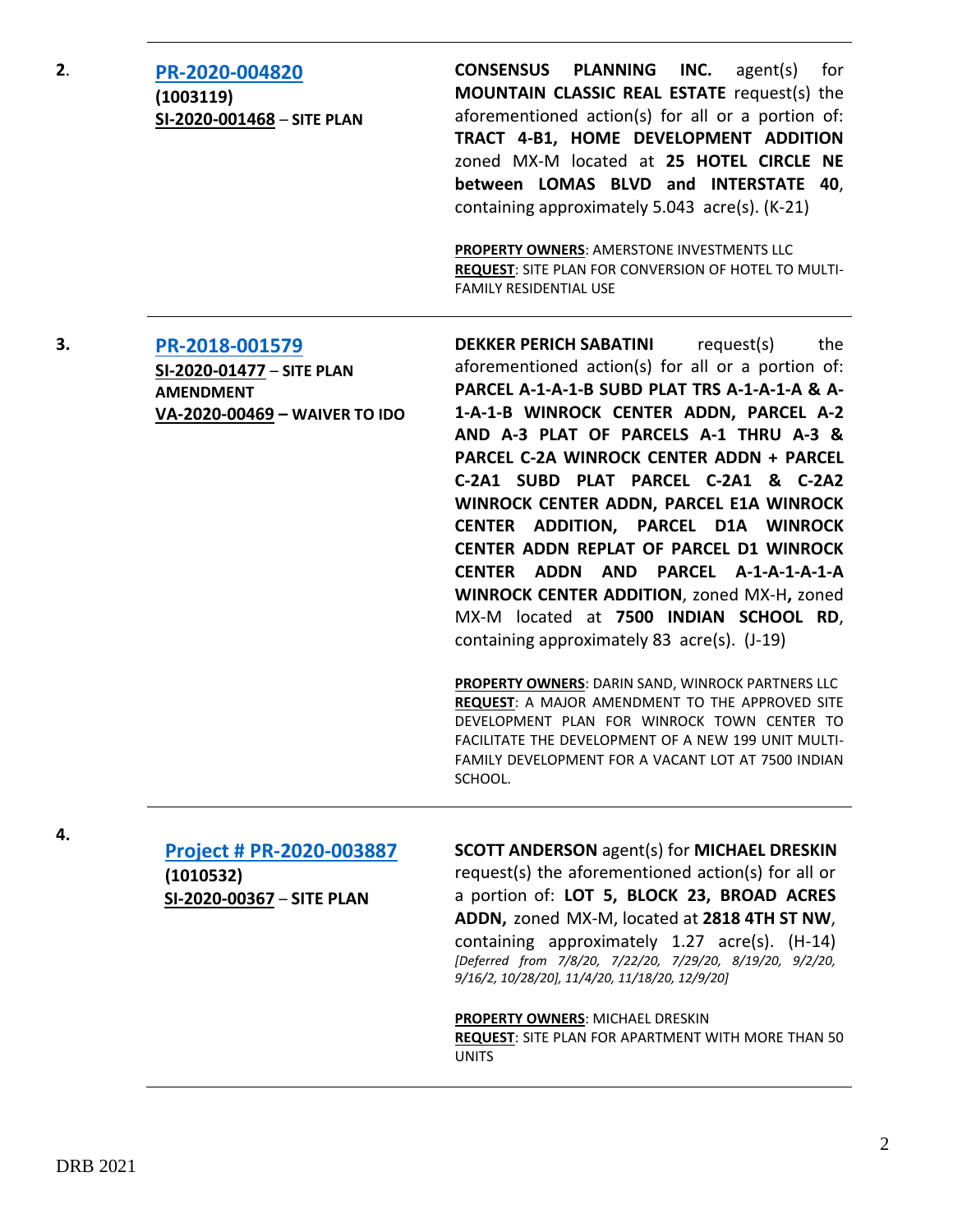#### *MINOR CASES*

| 5. | PR-2020-003887         | SBS CONSTRUCTION AND ENGINEERING, LLC               |  |  |
|----|------------------------|-----------------------------------------------------|--|--|
|    | $SD-2021-00008-$       | agent(s) for <b>MICHAEL DRESKIN</b> request(s) the  |  |  |
|    | PRELIMINARY/FINAL PLAT | aforementioned action(s) for all or a portion of:   |  |  |
|    |                        | LOT 1-A, 6, 7, 8, 9 & 10, BLOCK 2, CITY REALTY      |  |  |
|    |                        | <b>CO.'S ADDITION NO. 1, zoned MX-M, located at</b> |  |  |
|    |                        | 2818 4th ST between PHOENIX AVE and 4th ST,         |  |  |
|    |                        | containing approximately 1.269 acre(s). (H-14)      |  |  |
|    |                        | <b>PROPERTY OWNERS: MICHAEL DRESKIN</b>             |  |  |
|    |                        | <b>REQUEST: CONSOLIDATE LOTS, INCLUDE VACATED</b>   |  |  |
|    |                        | EASEMENT AND DEDICATE RIGHT OF WAY                  |  |  |

**6. [PR-2019-002663](http://data.cabq.gov/government/planning/DRB/PR-2019-002663/DRB%20Submittals/)**

**(1009082) SD-2020-00193 – PRELIMINARY/FINAL PLAT VA-2020-00377 - WAIVER TO IDO** *(Sketch Plat 8/12/20)*

**CONSENSUS PLANNING INC. agent(s) for GROUP II U26 VC, LLC** requests the aforementioned action(s) for all or a portion of: **TRACT 1 BLOCK 2 UNIT 26, VOLCANO CLIFFS SUBDIVISION**, zoned MX-L located on **KIMMICK DR NW between PASEO DEL NORTE and ROSA PARKS RD NW**, containing approximately 15.7217 acre(s). (C-11) *[Deferred from 12/2/20]*

**PROPERTY OWNERS: GROUP II U26 VC, LLC** 

**REQUEST:** MINOR SUBDIVISON PLAT TO SPLIT LOT TO MATCH EPC APPROVED ZONE BOUNDARY. BULK LAND WAIVER TO DEFER INFRASTRUCTURE TO FUTURE PLATTING/SITE PLAN ACTIONS.

**7. [PR-2020-004537](http://data.cabq.gov/government/planning/DRB/PR-2020-004537/DRB%20Submittals/PR-2020-004537_JAN_13_2021/Application/DRB-app_Final_PR-2020-004537RS.pdf) SD-2021-00009 – PRELIMINARY/FINAL PLAT** **CSI – CARTESIAN SURVEYS, INC.** agent(s) for **McMULLEN & COMPANY REAL ESTATE** request(s) the aforementioned action(s) for all or a portion of: **TRACTS B-1-A-3, & B-1-A-4, CLIFFORD INDUSTRIAL PARK,** zoned NR-LM, located at **8721 WASHINGTON ST between ALAMEDA BLVD NE and WASHINGTON PL NE**, containing approximately 3.0121 acre(s). (C-17)

**PROPERTY OWNERS**: FAIR PLAZA ASSOCIATES **REQUEST**: ADJUST THE INTERIOR LOT LINE BETWEEN TWO LOTS, DEDICATE ADDITIONAL RIGHT OF WAY AND EASEMENTS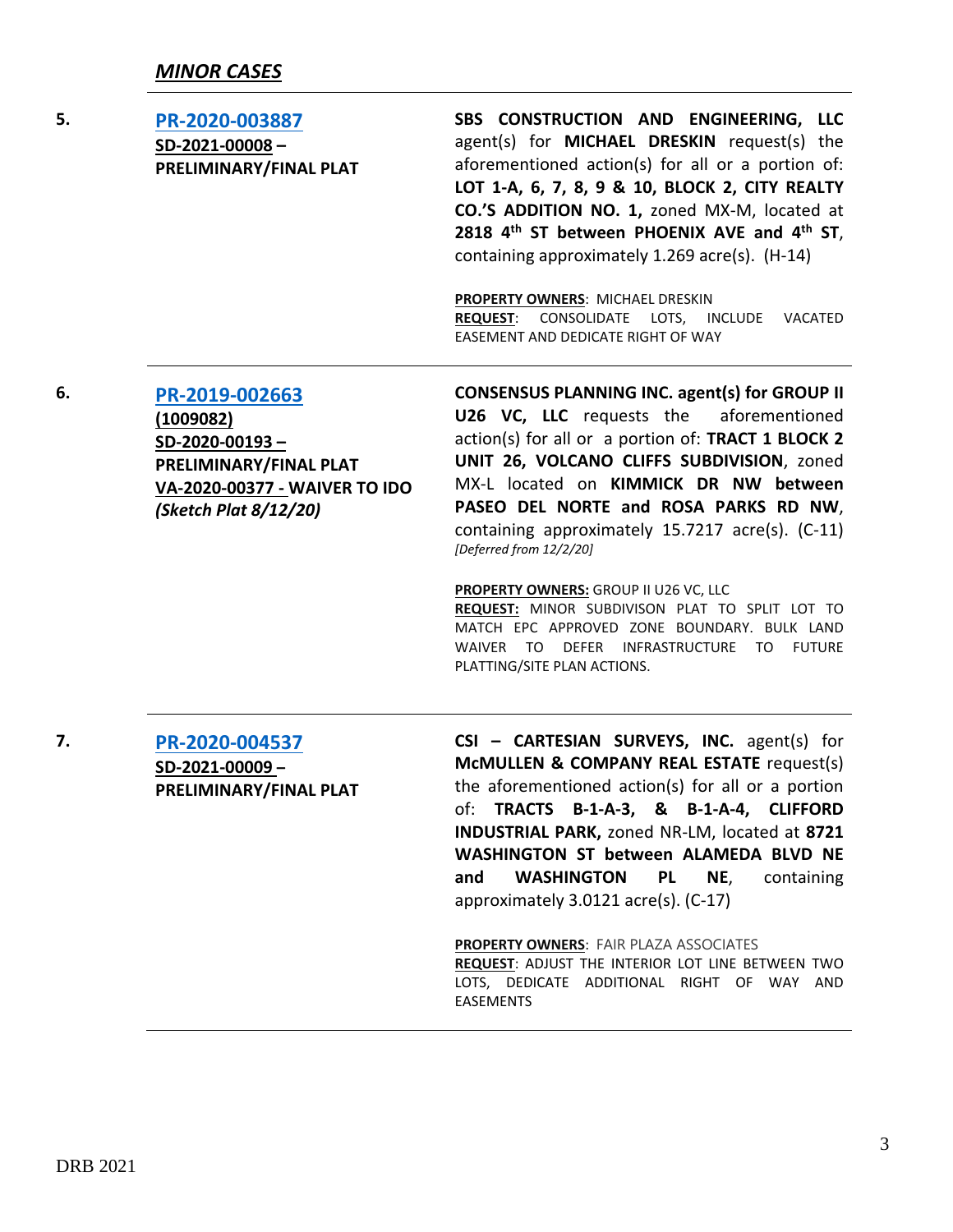## **8. [PR-2019-002976](http://data.cabq.gov/government/planning/DRB/PR-2019-002976/DRB%20Submittals/) SD-2020-00210 – PRELIMINARY/FINAL PLAT VA-2020-00447 – SIDEWALK WAIVER** *(Sketch plat 10/23/19)*

**CSI – CARTESIAN SURVEYS, INC.** agent(s) for **BEELING ARMIJO** request(s) the aforementioned action(s) for all or a portion of: **LOT 9, EASTERLY PORTION OF 20 FT LOT 8 AND PORTION OF LOT 10, BLOCK 2, SANDIA MANOR** zoned R-1D, located at **17400 HILLDALE RD NE between HILDALE RD NE and CAMINO DE LA SIERRA NE**, containing approximately 0.5108 acre(s). (K-23) *{Deferred from 12/9/20]*

**PROPERTY OWNERS**: BEELING ARMIJO **REQUEST**: SUBDIVIDE LOTS, ELIMINATE INTERIOR LOT LINES OF 3 EXISTING LOTS CREATING ONE NEW LOT, DEDICATE EASEMENTS

**9. [PR-2020-004538](http://data.cabq.gov/government/planning/DRB/PR-2020-004538/DRB%20Submittals/)**

**SD-2020-00219 – PRELIMINARY/FINAL PLAT** *(Sketch Plat 10/14/20)* **SD-2020-00224 – VACATION OF PUBLIC EASEMENT**

**CSI – CARTESIAN SURVEY'S INC.** agent for **YANKEE FANS LLC** request(s) the aforementioned action(s) for all or a portion of: **TRACT 1A and TRACT D, ATRISCO BUSINESS PARK UNIT II AND MERIDIAN BUSINESS PARK II** zoned NR-BP, located at **7301 LOS VOLCANES RD NW between GALLATIN PL NW and COORS BLVD NW**, containing approximately 26.21 acre(s). (J-10)*[Deferred from 12/16/20, 1/6/21]*

**PROPERTY OWNERS**: YANKEE FANS LLC **REQUEST**: TO SUBDIVIDE THE EXISTING PARCEL OF LAND INTO THREE TRACTS

**10. [Project # PR-2019-002607](http://data.cabq.gov/government/planning/DRB/PR-2019-002607/DRB%20Submittals/)**

**SD-2020-00026 - PRELIMINARY/FINAL PLAT SD-2020-00107 – VACATION OF PRIVATE EASEMENT** *(Sketch Plat 7/17/19)*

**ARCH+ PLAN LAND USE CONSULTANTS** agent(s) for **JOHN O. PEARSON** request(s) the aforementioned action(s) for all or a portion of: **LOT 8-B PLAT OF LOTS 8-A & 8-B UNIT 1 ALVARADO GARDENS CONT 0.8967 AC,** zoned R-A, located on **RIO GRANDE BLVD** between **ARTESANOS CT** and **CAMPBELL RD**, containing approximately 0.8967 acre(s). (G-13) *[Deferred from 1/29/20, 2/26/20, 4/8/20, 5/20/20, 7/8/20, 7/29/20, 8/26/20, 9/16/20, 9/30/20, 10/14/20, 11/18/20, 12/9/20, 12/16/20]*

**PROPERTY OWNERS**: JOHN D PEARSON **REQUEST**: CREATE 2 LOTS FROM 1 EXISTING LOT